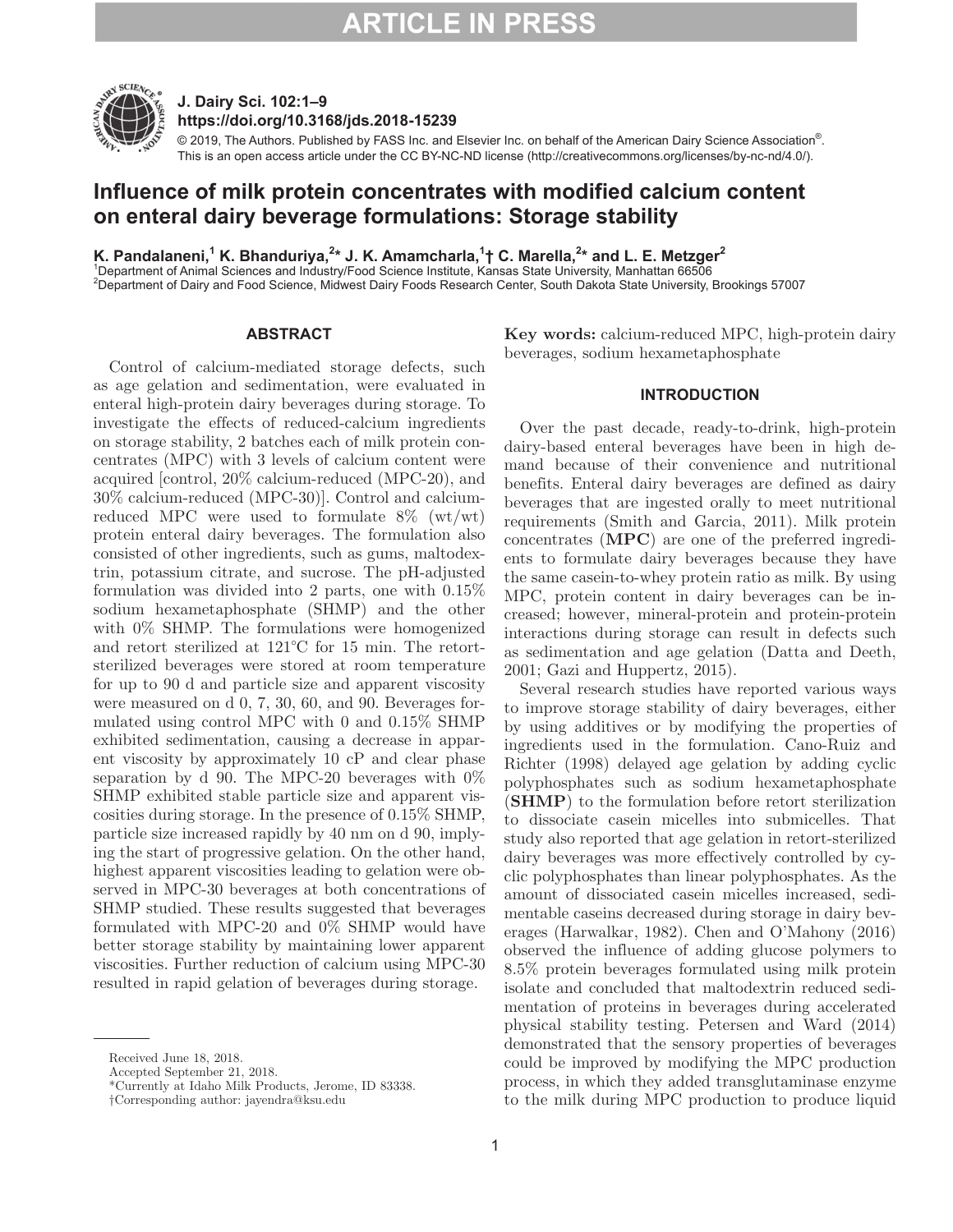### 2 PANDALANENI ET AL.

| <b>MPC</b>        | $TS(\%)$       | Protein $(wt/wt)$ $(\%)$ | Calcium $(\%)$  | % Calcium reduction |
|-------------------|----------------|--------------------------|-----------------|---------------------|
| Control           | $94.73 + 0.18$ | $80.77 + 0.02$           | $2.21 \pm 0.04$ | ___                 |
| $20\%$ Ca reduced | $95.13 + 0.89$ | $80.77 \pm 0.55$         | $1.73 + 0.02$   | 21.7                |
| $30\%$ Ca reduced | $94.70 + 0.17$ | $80.02 \pm 0.14$         | $1.47 + 0.02$   | 33.5                |

**Table 1**. Compositions of milk protein concentrate (MPC) powders used to formulate a high-protein dairy enteral beverage (mean  $\pm$  SD, n = 2)

MPC with a smaller particle size and lower apparent viscosity, resulting in a smooth-tasting beverage. It was also reported that increased heat treatment induced more casein micelle interactions with denatured whey proteins, delaying the dissociation of β-LG and κ-CN complexes during storage and thus delaying gelation (McMahon, 1996).

Challenges to improving the storage stability of highprotein dairy beverages include sedimentation and age gelation. Sedimentation is a phenomenon that occurs due to aggregation of κ-CN–depleted casein micelles with formation of a protein layer at the bottom of a beverage container (Gaur et al., 2018). Sedimentation during early stages of storage is temporarily reversible upon mixing by resuspending the protein layer. However, increased concentration of proteins in the sedimentation layer during the later stages of storage results in a clear separation of a serum phase on the top and a protein sediment phase (Anema, 2017). The extent of sedimentation in beverages typically increases with higher storage temperature and longer storage periods (Cano-Ruiz and Richter, 1998; Malmgren et al., 2017).

Age gelation is another major storage defect in highprotein dairy beverages that concerns the dairy industry. Physical changes occurring during age gelation in dairy beverages has been explained in 4 stages by Datta and Deeth (2001). A short first stage of product thinning is followed by a longer second stage with a slight change in viscosity. The third stage can be identified by an increase in viscosity due to the gelation, and during the fourth stage the viscosity decreases due to breakdown of the gel, resulting in syneresis.

Casein micelle stability during storage is determined by factors such as ionic calcium, pH, composition of the beverage, and plasmin activity (Datta and Deeth, 2001; Anema, 2017). Partial demineralization of casein was proven to improve functional properties of MPC (Marella et al., 2015) as well as cause greater dissociation of casein micelles in skim milk (Xu et al., 2016). An earlier part of this study, determining the physiochemical properties of calcium-reduced MPC, proved that MPC-20 improved heat stability in 8% protein formulations without any chelating agent (Pandalaneni et al., 2018). The objective of the current study was to further investigate the influence of calcium-reduced

MPC and the presence of a chelating agent on the storage stability of high-protein enteral dairy beverages.

### **MATERIALS AND METHODS**

#### *Experimental Design*

Milk protein concentrate powders with 3 levels of calcium reduction, 0% (control), 20% (**MPC-20**), and 30% (**MPC-30**) were obtained from Idaho Milk Products Jerome, ID) in 2 batches, with the composition provided in Table 1. The SHMP was procured from Thermo Fisher Scientific (Waltham, MA). The MPC-20 is a commercially available calcium-reduced MPC known as IdaPlus 1085; MPC powders with desired calcium concentrations were produced by injecting carbon dioxide into pasteurized skim milk before and during the UF process, as described by Marella et al. (2015). The study was designed with 2 replications of MPC containing 3 calcium levels and 2 levels of SHMP (0% and 0.15%). Storage stability of the retort-sterilized enteral dairy beverages was evaluated by measuring particle size and apparent viscosity on 0, 7, 30, 60, and 90 d of storage, whereas color was measured only on d 0.

#### *Preparation of High-Protein Enteral Dairy Beverages*

Enteral dairy beverages were prepared using the formulation given in Table 2. Milk protein concentrates with varying calcium concentrations were reconstituted to 8% (wt/wt) protein solutions using two-thirds of the distilled water given in formulation (Table 2). Reconstituted solutions were prepared in a water bath maintained at 45°C and stirred using an overhead stirrer with a 4-blade propeller (Caframo, Georgian Bluffs, Ontario, Canada) to ensure complete solubilization. Reconstituted solutions were expected to have approximately 14.9% TS, 0.7% fat, and 7.9% protein. Other ingredients in the formulation [gums, corn maltodextrin, sugar (sucrose), potassium citrate, and canola oil] were mixed in the remaining one-thirds of water using a magnetic stirrer. The 2 solutions were mixed and the formulation was stirred for an additional 10 min. The pH of the formulations were adjusted to 7.0 using 0.5 *N* NaOH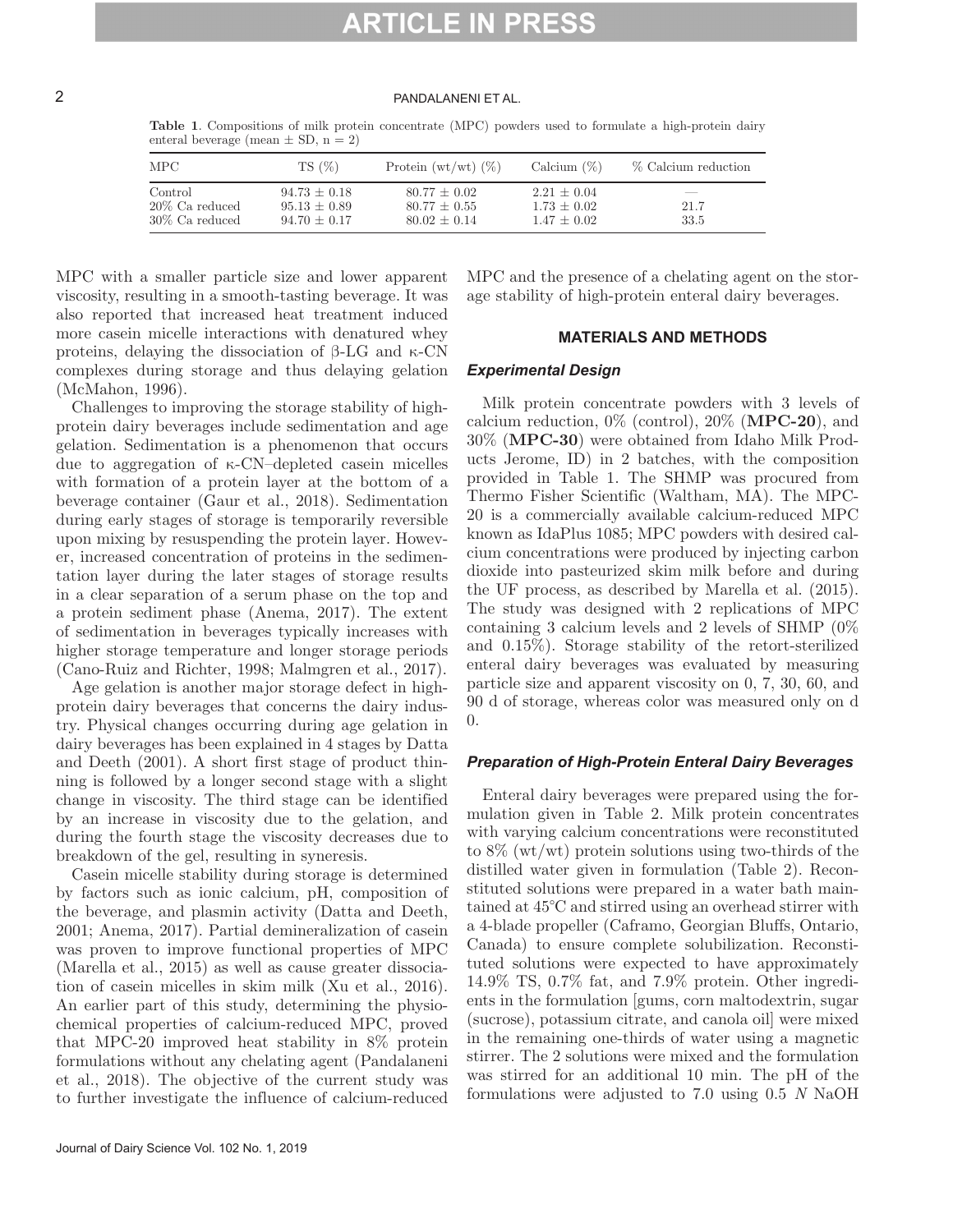#### STORAGE STABILITY OF MILK PROTEIN CONCENTRATES 3

**Table 2**. The formulation used to prepare enteral high-protein dairy beverages

| Ingredient        | Percent | Source                                             |
|-------------------|---------|----------------------------------------------------|
| MPC85             | 9.76    | Idaho Milk Products, Jerome, ID                    |
| Corn maltodextrin | 2.90    | Maltrin M100, GPC, Muscatine, IA                   |
| Sugar (sucrose)   | 1.21    | C&H Sugar, Crockett, CA                            |
| Canola oil        | 0.68    | Crisco, J.M. Smucker Co., Orrville, OH             |
| Potassium citrate | 0.12    | Sigma Aldrich, St. Louis, MO                       |
| Cellulose gum     | 0.12    | TICACEL-700 MCC, TIC Gums Inc., White Marsh, MD    |
| Carrageenan       | 0.02    | Ticaloid 100, TIC Gums Inc., White Marsh, MD       |
| Cellulose gel     | 0.02    | TICACEL-700 MCC, TIC Gums Inc., White Marsh, MD    |
| Gellan gum        | 0.12    | Ticagel Gellan DPB, TIC Gums Inc., White Marsh, MD |
| Water (distilled) | 85.05   |                                                    |
| Total             | 100.00  |                                                    |

only if pH was <7.0; no changes were made if pH was ≥7.0. The pH-adjusted formulations were divided into 2 equal parts, to which 0% SHMP and 0.15% SHMP were added. Subsequently, formulations were homogenized at 5,000 rpm for 30 s using a hand-held homogenizer (Polytron PT 2500 E, Luzern, Switzerland) and poured into 20-mL glass vials. Sealed vials were retort sterilized in an autoclave (Steris Amsco 3023, Sanford, FL) at 121°C for 15 min. Retort-sterilized vials were cooled and stored undisturbed at room temperature until they were opened on d 0, 7, 30, 60, and 90 of storage for further analysis.

#### *Particle Size*

The dynamic light scattering technique was used to measure particle size with a Zetasizer Nano ZSP (Malvern Instruments Ltd., Malvern, UK) using a method adapted from Silva et al. (2001). The equipment used a helium/neon laser at 633 nm wavelength and a backscattering angle of 173° at 10 mW. Retort-sterilized beverage vials were vortexed for 10 s to obtain a homogeneous mixture, diluted 50 times in calcium imidazole buffer, and then transferred into a disposable cuvette for analysis. Calcium imidazole buffer was prepared as described by Anema (1997). Average hydrodynamic diameter (z-average mean) was calculated by an autocorrelation function from the intensity scattering of particles measured at 25°C at 20-s intervals with 2 repeated measurements. Mean particle size of replicates are reported in the results and discussion.

### *Apparent Viscosity*

The apparent viscosity of retort sterilized dairy beverages was measured using a controlled stress rheometer (ATS RheoSystems, Bordentown, NJ) in a bob and cup geometry at 20°C (Pandalaneni et al., 2018). A sample volume of 13 mL was used for measurement of apparent viscosity at a shear rate of 100 s<sup> $-1$ </sup> and compared statistically. Mean apparent viscosity of replicates are reported in the results and discussion.

### *Color*

Color parameters of retort sterilized beverages were measured using a hand-held colorimeter (HunterLab, Miniscan XE, Reston, VA);  $L^*$  is a measure of whiteness, a\* is a measure of green-to-red on a negative to positive scale, respectively, and b\* is a measure of blueto-yellow on a negative to positive scale, respectively (Nasirpour et al., 2006). White and green standards were used to calibrate the colorimeter.

#### *Statistical Analysis*

The results obtained were statistically analyzed using SAS (version 9.1, SAS Institute Inc., Cary, NC). For analysis of variables on the same day of storage, split-plot analysis was used with calcium-reduced MPC as whole-plot factors and concentrations of SHMP as subplot factors. We used PROC GLIMMIX procedure for analysis and Tukey's test to determine any significant differences between treatment levels, which were declared significant when  $P \leq 0.05$ . For statistical analysis of variables during storage, repeated measures analysis was used. The PROC GLM function was used to identify significance between the main effects.

#### **RESULTS AND DISCUSSION**

When a high-protein milk system at neutral pH is heated above 80°C, whey proteins denature and form aggregates between themselves. However, association of denatured whey proteins with casein micelles is limited by the chaperone-like activity of κ-CN (Guyomarc'h et al., 2009). In addition to the denaturation and aggregation of whey proteins during heating, calcium phosphate will precipitate, leading to mineral imbalance. Consequently, calcium migrates from the colloidal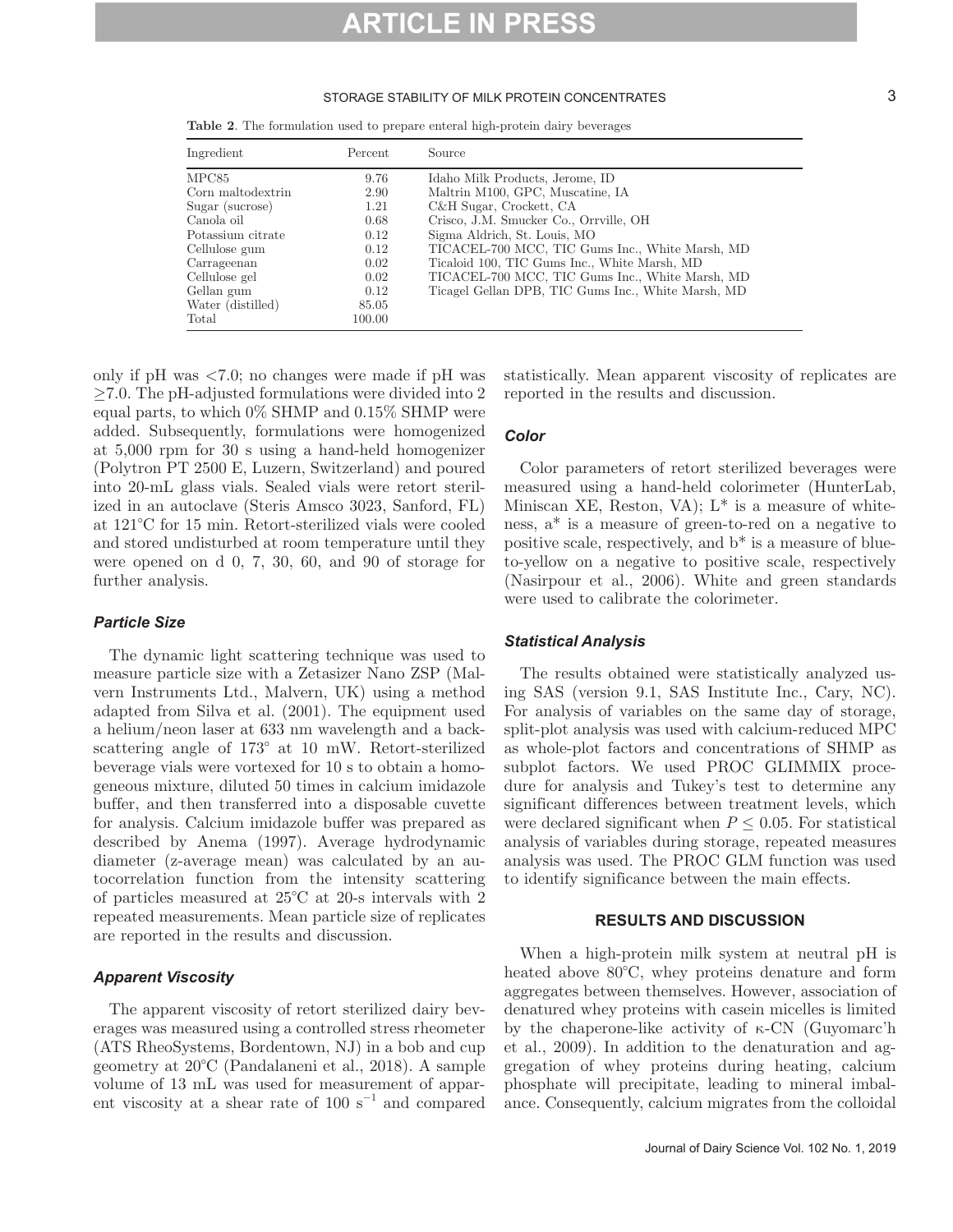#### 4 PANDALANENI ET AL.

|                                 |                | Particle size (nm)      | Apparent viscosity $(cP)$ |                           |  |
|---------------------------------|----------------|-------------------------|---------------------------|---------------------------|--|
| Factor <sup>1</sup>             | df             | MS                      |                           | MS                        |  |
| Whole plot                      |                |                         |                           |                           |  |
| <b>MPC</b>                      | $\overline{2}$ | 54,367.74~(<0.01)       | $\overline{2}$            | 50,417.84~(<0.01)         |  |
| $\text{Rep}(n=2)$               |                | 130.74(0.32)            |                           | 8.06(0.71)                |  |
| <b>SHMP</b>                     |                | 2,837.72(0.01)          |                           | 7,221.11~(<0.01)          |  |
| $MPC \times SHMP$               | $\overline{2}$ | 26,403.41~(<0.01)       | $\overline{2}$            | 6,727.81~(<0.01)          |  |
| Error                           | 3              | 92.98                   | 3                         | 46.81                     |  |
| Subplot                         |                |                         |                           |                           |  |
| Time                            | 4              | 1,770.31~(<0.01)        | 4                         | $505.78 \approx (0.01)$   |  |
| $Time \times MPC$               | 8              | $846.59 \approx (0.01)$ | 8                         | 1,368.50~(<0.01)          |  |
| $Time \times SHMP$              | 4              | 257.8(0.07)             | 4                         | 1,021.12~(<0.01)          |  |
| Time $\times$ MPC $\times$ SHMP | 8              | 1,264.43~(<0.01)        | 8                         | $1,227.27 \approx (0.01)$ |  |
| Error(Time)                     | 12             | 91.70                   | 12                        | 21.19                     |  |

**Table 3**. Mean squares (MS) and probabilities (in parentheses) of changes in particle size and apparent viscosity in retort sterilized enteral high-protein dairy beverages during 90 d of storage

 ${}^{1}$ SHMP = sodium hexametaphosphate; MPC = milk protein concentrate.

phase to the serum phase to reestablish the mineral equilibrium (Dalgleish and Law, 1989). Upon further heating, casein micelles destabilize and form aggregates due to lack of sufficient colloidal calcium phosphate. Pyne (1958) reported that chelating agents are added in lower concentration to stabilize the casein micelles and to increase heat stability. However, addition of chelating agents in higher concentrations will chelate calcium beyond the critical limit, resulting in casein micelle dissociation into nonmicellar caseins (Augustin and Clarke, 1990; Singh, 2004). The dissociated casein micelles and whey proteins form reversible aggregates under mild heat treatments. Increasing the severity of heat treatment will cause formation of irreversible aggregates of nonmicellar caseins and denatured whey proteins (Singh and Fox, 1987; Panouillé et al., 2004).

# *Effect of Beverage Formulation on Physicochemical Properties*

We analyzed the effect of reduced calcium in MPC in the presence and absence of SHMP on particle size and apparent viscosity of retort sterilized beverages. The comparison of these properties was done between beverages immediately after retort sterilization.

*Particle Size.* The particle size was significantly (*P* < 0.05) influenced by the type of MPC, concentration of SHMP, and the interaction of MPC  $\times$  SHMP in the beverages, as shown in whole plot in Table 3. In the absence of SHMP, no significant difference  $(P >$ 0.05) was observed between beverages formulated with control MPC  $(187 \text{ nm})$  and MPC-20  $(202 \text{ nm})$ ; however, particle size significantly  $(P < 0.05)$  increased in beverages formulated with MPC-30 (302 nm), as shown in Figure 1. The increase in particle size in beverages formulated with MPC-30 can be attributed to reduced

calcium association with casein micelles, which led to casein micelle dissociation and resulted in nonmicellar caseins. Consequently, when the formulation was heated, nonmicellar caseins and denatured whey proteins reaggregated to form approximately 300-nm particles.

In the presence of SHMP in the formulation, casein micelles dissociated to form heat-induced reaggregates of nonmicellar caseins and denatured whey proteins, causing an increase in the particle size in beverages (Panouillé et al., 2004). However, a significant increase  $(P < 0.05)$  in the particle size was only observed in beverages formulated with control MPC, of which particle size significantly increased  $(P < 0.05)$  from 187 (0% SHMP) to 274 nm (0.15% SHMP). In MPC-20 and MPC-30 beverages, further dissociation of casein micelles had no significant difference  $(P > 0.05)$  on the particle size. Significantly higher particle size was observed in beverages formulated with MPC-30, with 302 nm with 0% SHMP and 315 nm with 0.15% SHMP. As the calcium content was reduced, casein micelle dissociation occurred easily, even in the absence SHMP, resulting in the formation of larger heat-induced protein reaggregates.

*Apparent Viscosity.* The apparent viscosity was significantly  $(P < 0.05)$  influenced by the type of MPC, presence of SHMP, and the interaction of MPC  $\times$  SHMP in the beverages as shown in whole-plot in Table 3. During retort processing, heat-induced protein reaggregates continued to grow in size and number until they formed a gel, leading to increased apparent viscosity (Panouillé et al., 2004). Beverages formulated with control MPC and MPC-20 had no significant  $(P >$ 0.05) difference in apparent viscosity, whereas beverages formulated with MPC-30 had significantly  $(P < 0.05)$ higher apparent viscosities, as shown in Figure 2. This significant increase was because of the easier dissocia-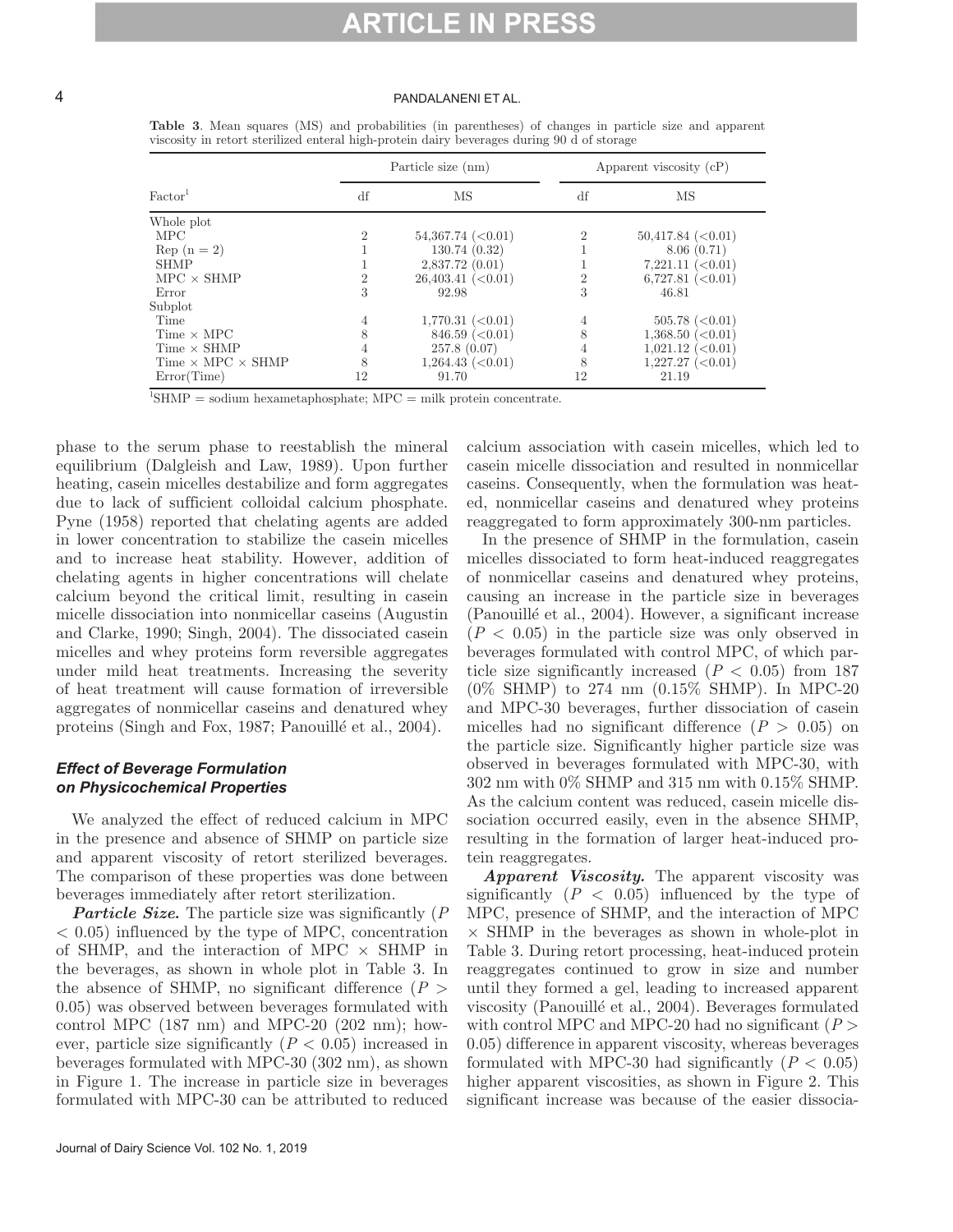#### STORAGE STABILITY OF MILK PROTEIN CONCENTRATES **5**

tion of casein micelles due to lower calcium content in MPC-30 that increased heat-induced aggregates in the serum phase. The particle size data (Figure 1) obtained from beverages formulated with MPC-30 supported the apparent viscosity observation.

When 0.15% SHMP was added to the formulation, it interacted with available calcium ions in the serum phase, altering the mineral equilibrium. Consequently, colloidal calcium phosphate migrated into the serum phase and resulted in casein micelle dissociation, which facilitated heat-induced protein reaggregation. In the control formulation containing 0.15% SHMP, apparent viscosity significantly  $(P < 0.05)$  increased to 50.69 cP compared with 14.51 cP in control formulation with 0% SHMP. On the other hand, beverages formulated with MPC-30 produced the highest apparent viscosity compared with beverages formulated with control and MPC-20. The apparent viscosity of beverages formulated with MPC-30 significantly  $(P < 0.05)$  increased from 137.50 cP (0% SHMP) to 171.05 cP when 0.15% SHMP was added. As calcium percentage reduced in MPC, heat-induced reaggregates caused an increase in apparent viscosity (Figure 2) and particle size (Figure 1).

*Color.* The L<sup>\*</sup> (whiteness) was significantly ( $P$  < 0.05) influenced by the type of MPC but showed no significant  $(P > 0.05)$  effect by the concentration of SHMP. The a\* (green to red) had no significant influence by both of the main effects (type of MPC and concentration of SHMP). On the other hand, b\* (blue to yellow) had significant  $(P < 0.05)$  influence by type of MPC and concentration of SHMP. We found no significant ( $P > 0.05$ ) interaction effect of MPC  $\times$  SHMP  $(P > 0.05)$  in L<sup>\*</sup>, a<sup>\*</sup>, and b<sup>\*</sup> of the beverages after retort sterilization. Irrespective of presence or absence of SHMP, we noted no significant  $(P > 0.05)$  difference in the  $L^*$  and  $a^*$  of beverages formulated with control MPC, MPC-20, and MPC-30, as shown in Table 4. However, the average  $b^*$  values of MPC-20 (16.14) and MPC-30 (15.39) were higher compared with average  $b^*$  of control (12.15). The increased  $b^*$  in beverages formulated with MPC-20 and MPC-30 was assumed to be caused by exposed lysine residues (due to increased casein micelle dissociation), promoting interactions with lactose during retort processing and resulting in formation of browning compounds (Devi et al., 2015).

From these results, it can be summarized that the extent of casein micelle dissociation determined the size of heat-induced reaggregates. As more nonmicellar caseins are present in the formulation before retort sterilization, larger heat-induced reaggregates formed after retort sterilization. Dissociation of casein micelles, either by reduced calcium content or the addition of SHMP, also affected the b\* color during retort sterilization.

# *Physicochemical Changes in High-Protein Beverages During Storage*

*Particle Size.* The particle size of beverages throughout 90 d of storage was significantly  $(P < 0.05)$ influenced by the type of MPC, SHMP, time, and in-



Figure 1. Particle size (nm) of retort-sterilized enteral dairy beverages during 90 d of storage at room temperature. Formulations were prepared using control [0% calcium-reduced milk protein concentrate (MPC)], MPC-20 (20% calcium-reduced MPC), and MPC-30 (30% calcium-reduced MPC) by adding 0 (open symbols) and 0.15% (closed symbols) sodium hexametaphosphate (SHMP). (+) indicates the visual observation of sedimentation and (⊕) indicates visual observation of age gelation during storage of enteral high-protein dairy beverages. Error bars indicate SD  $(n = 2)$ .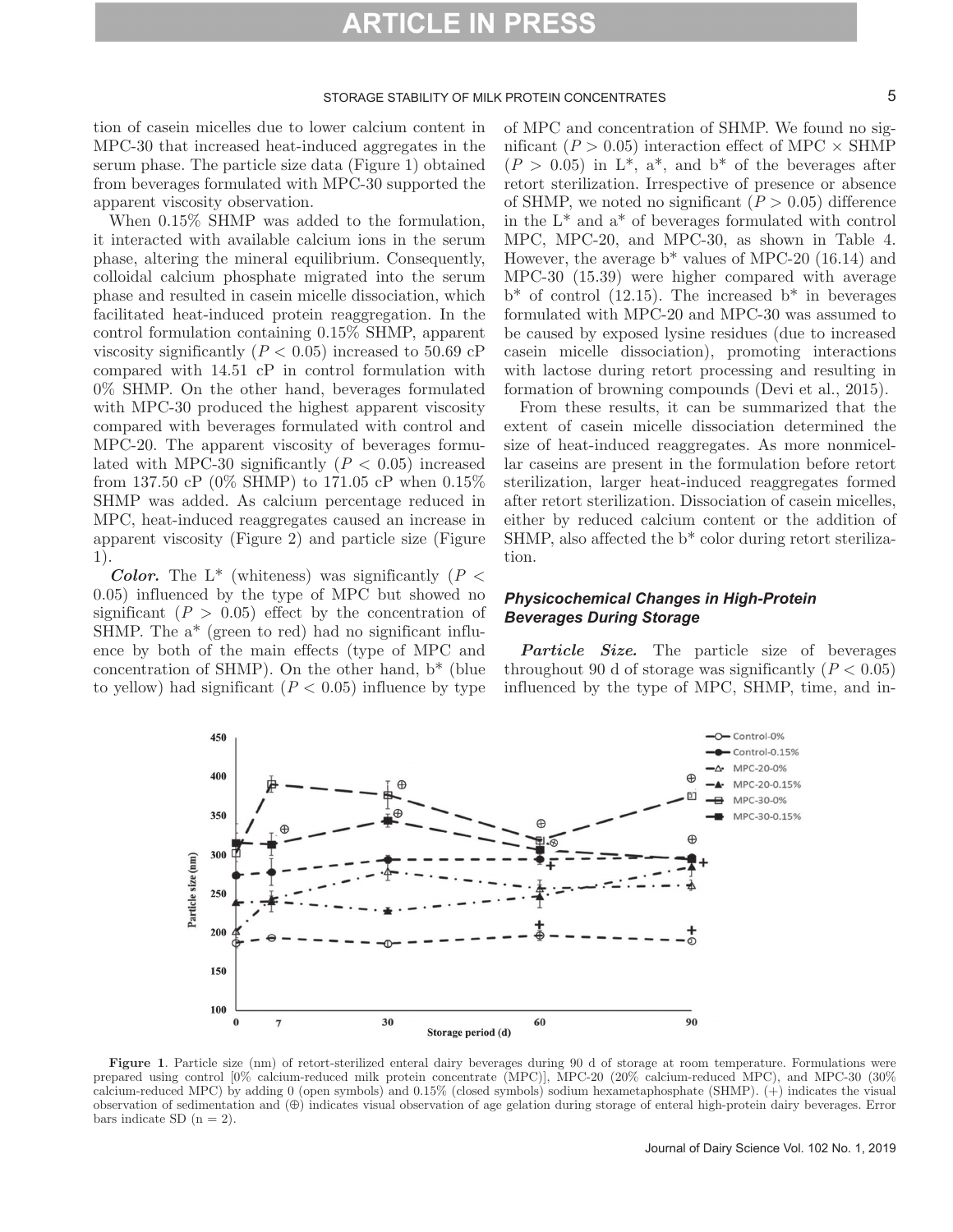### 6 PANDALANENI ET AL.

| <b>Table 4.</b> Color $(L^*, a^*,$ and $b^*)$ values of the enteral dairy beverages measured after retort processing on d 0 |  |  |  |
|-----------------------------------------------------------------------------------------------------------------------------|--|--|--|
| $(\text{mean} \pm \text{SD}, n = 2)^{1,2}$                                                                                  |  |  |  |

| MPC               | SHMP $(\%)$ | $L^*$                     | $a^*$                    | $h^*$                          |
|-------------------|-------------|---------------------------|--------------------------|--------------------------------|
| Control           |             | $63.41 \pm 1.06^{\rm NS}$ | $3.58 \pm 0.01^{\rm NS}$ | $10.86 \pm 0.72^{\rm NS}$      |
|                   | 0.15        | $65.36 \pm 0.24^{\rm NS}$ | $3.95 \pm 0.68^{\rm NS}$ | $13.44 \pm 0.49^{\rm NS}$      |
| $20\%$ Ca reduced | 0           | $62.40 \pm 0.02^{\rm NS}$ | $4.81 \pm 0.61^{\rm NS}$ | $15.60 \pm 0.66^{\rm NS}$      |
|                   | 0.15        | $62.56 \pm 1.67^{\rm NS}$ | $4.87 \pm 1.04^{\rm NS}$ | $16.69 \pm 0.69$ <sup>NS</sup> |
| $30\%$ Ca reduced | 0           | $61.83 \pm 0.97^{\rm NS}$ | $4.24 \pm 0.00^{NS}$     | $14.64 \pm 0.37^{\rm NS}$      |
|                   | 0.15        | $62.61 \pm 1.04^{\rm NS}$ | $5.12 \pm 0.67^{\rm NS}$ | $16.15 \pm 1.03^{NS}$          |

 ${}^{1}$ MPC = milk protein concentrate; SHMP = sodium hexametaphosphate; L<sup>\*</sup> is the measure of whiteness on scale 0–100; a\* is the measure green to red from negative to positive scale;  $b^*$  is the measure of blue to yellow from negative to positive scale.

2 Values were compared within column and with same superscript are not significantly different (*P* > 0.05); NS = no significant interaction effect between main effects.

teractions of MPC  $\times$  SHMP, time  $\times$  MPC, and time  $\times$ MPC  $\times$  SHMP. The time  $\times$  SHMP interaction did not significantly  $(P > 0.05)$  influence particle size, as shown in Table 3. In the absence of SHMP, the particle size of beverages formulated with control MPC had no significant  $(P > 0.05)$  changes throughout 90 d of storage (Figure 1). However, in the presence of 0.15% SHMP in beverages with control MPC, particle size significantly  $(P < 0.05)$  increased from d 0 to 7, and thereafter had no significant change throughout 90 d of storage. The increased particle size from d 0 to 7 was attributed to heat-induced protein reaggregation. No noticeable

changes were observed in the particle size of beverages formulated with control MPC (in both 0 and 0.15% SHMP) throughout 90 d of storage. However, a clear visual sedimentation and a clear phase separation was noted on d 60 and 90, respectively. Figure 1 shows the visual appearance of sedimentation as observed during storage.

In case of beverages formulated with MPC-20 with  $0\%$  SHMP, a significant ( $P < 0.05$ ) and progressive increase in particle size was observed from d 0 to 30, and thereafter no significant increase was observed during the remaining storage period. The progressive increase



**Figure 2**. Apparent viscosity (cP) at 100 s−1 shear rate of retort-sterilized enteral dairy beverages during 90 d of storage at room temperature. Formulations were prepared using control [0% calcium-reduced milk protein concentrate (MPC)], MPC-20 (20% calcium-reduced MPC), and MPC-30 (30% calcium-reduced MPC) by adding 0 (open symbols) and 0.15% (closed symbols) sodium hexametaphosphate (SHMP). (+) indicates the visual observation of sedimentation and (⊕) indicates visual observation of age gelation during storage of enteral high-protein dairy beverages. Error bars indicate SD  $(n = 2)$ .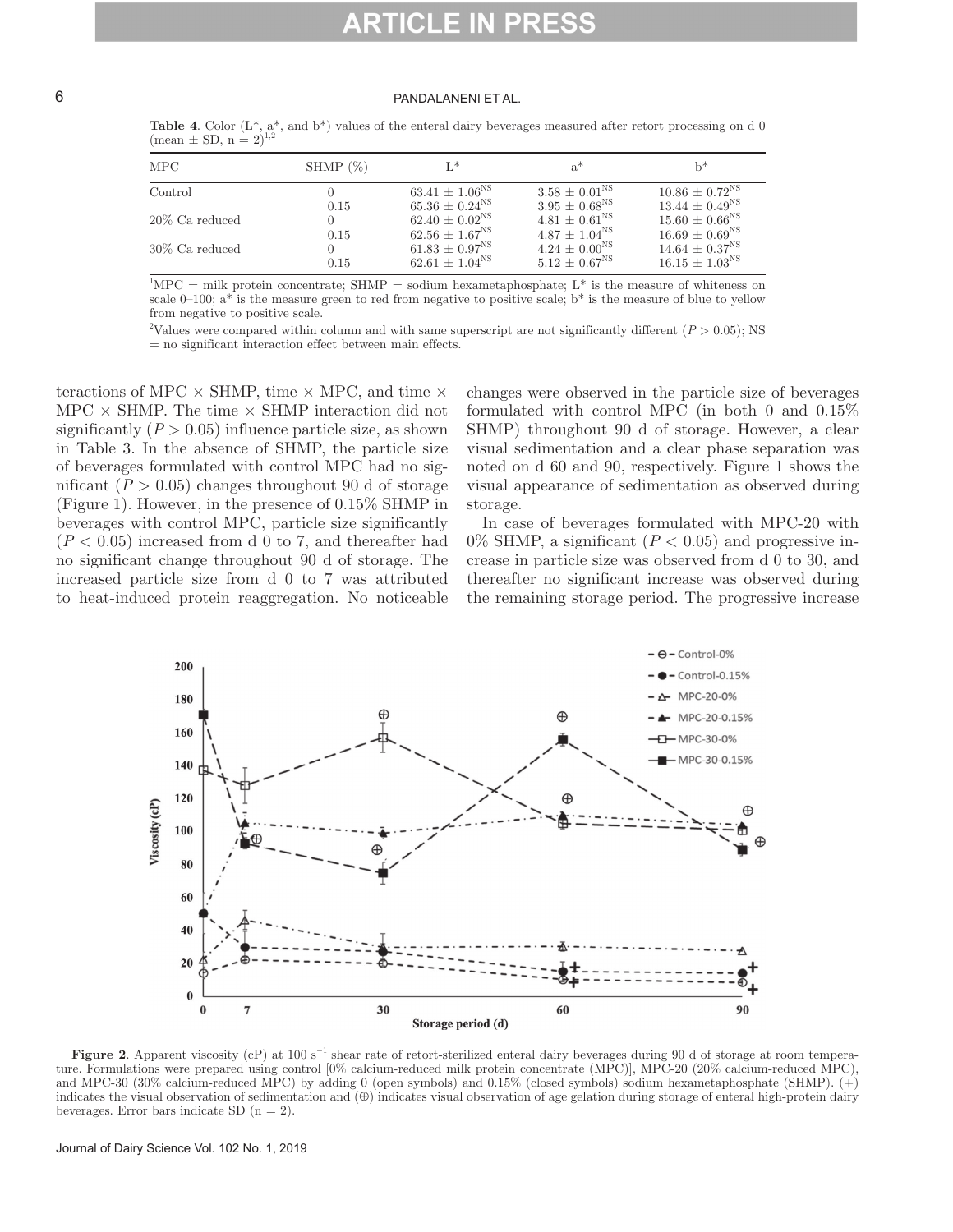### STORAGE STABILITY OF MILK PROTEIN CONCENTRATES **7**

in the particle size from d 0 to 30 was due to continued reaggregation of proteins. In case of beverages with MPC-20 and 0.15% SHMP, the particle size remained stable from d 0 to 60 and increased by approximately 40 nm from d 60 to 90 (284.78 nm). This significant ( $P <$ 0.05) increase in particle size was because of progressive gelation caused by network formation between heatinduced reaggregates (Panouillé et al., 2004; Tsioulpas et al., 2010).

In beverages formulated with MPC-30 and 0% SHMP, an increase in particle size by approximately 90 nm was observed from d 0 to 7, followed by a steady decrease until d 60. This increase of particle size on d 7 of storage can be attributed to progressive gel formation because of the network between heat-induced protein reaggregates (Panouillé et al., 2004). The gradual decrease in particle size followed by age gelation in the MPC-30 beverage was attributed to gel breakage and syneresis. When 0.15% SHMP was added to the formulation, the particle size significantly  $(P < 0.05)$ increased on d 30, followed by a gradual decrease by d 60 with no further change until d 90. From visual observation, it was evident that gel breakage with syneresis had already occurred by d 7 in MPC-30 beverage with 0.15% SHMP.

The results so far imply that reducing calcium in the beverage formulation led to nonmicellar caseins, which reaggregated with denatured whey proteins and among themselves to increase particle size during retort sterilization. However, when particle size continued to increase in number and size during storage, rapid gelation occurred due to the network formed between heat-induced protein reaggregates, as evident in MPC-30 beverages (Panouillé et al., 2004).

*Apparent Viscosity.* The apparent viscosity was significantly  $(P < 0.05)$  influenced by the type of MPC, presence of SHMP, time, and interactions of MPC  $\times$ SHMP, time  $\times$  MPC, time  $\times$  SHMP, and time  $\times$  MPC  $\times$  SHMP, as shown in Table 3. In the case of beverages formulated with control MPC in the absence of SHMP, apparent viscosity (as compared with d 0) demonstrated no significant  $(P > 0.05)$  difference until d 30, followed by a significant decrease by d 60. This significant decrease of approximately 10 cP from d 30 to 60 can be attributed to sedimentation. However, distinct phase separation sediment protein layers at the bottom and top aqueous layers were not observed until d 90. In the beverage formulated with control MPC and with 0% SHMP, a reversible sedimentation was observed by d 7 and showed no significant  $(P > 0.05)$  effect on apparent viscosity. However, when 0.15% SHMP was added to the control formulations, a significant  $(P \leq$ 0.05) decrease in apparent viscosity was observed by d 7 in contrast to beverages with 0% SHMP. This can be attributed to casein micelle dissociation, resulting in heat-induced protein reaggregates with casein micelles in the presence of SHMP. From a previously published study by Pandalaneni et al. (2018), it was evident that casein micelles were not completely dissociated in control formulation as compared with calcium-reduced MPC when 0.15% SHMP was added. Hence, it can be assumed that association of heat-induced reaggregates with case in micelles can occur during retort sterilization. During storage, these heat-induced reaggregates dissociate from the casein micelles, resulting in prominent reversible sedimentation by d 7 (Datta and Deeth, 2001; Panouillé et al., 2004). During storage, a significant  $(P < 0.05)$  decrease in apparent viscosity by d 60 and 90 was also observed in beverages formulated with control MPC with 0.15% SHMP, which was attributed to sedimentation and phase separation. However, the particle size (Figure 1) in beverages formulated with control MPC with and without SHMP did not exhibit any significant  $(P > 0.05)$  changes during sedimentation or phase separation. Disruption of protein networks occurred during sample preparation for particle size analysis, which could be the reason for no change in particle size.

In case of beverages formulated with MPC-20 and with 0% SHMP, the apparent viscosity significantly (*P*  $< 0.05$ ) increased from d 0 to 7 of storage and decreased by d 30, whereas we found no significant (*P* > 0.05) difference in the apparent viscosity until d 90. An increase in apparent viscosity on d 7 was attributed to the increased size of heat-induced protein reaggregates, facilitated by easier dissociation of casein micelles in MPC-20. These heat-induced reaggregates associate with casein micelles during retort sterilization and dissociate during storage, leading to reversible sedimentation by d 30 (Datta and Deeth, 2001; Panouillé et al., 2004). The absence of an increase or decrease in the apparent viscosity during storage confirmed that gelation or sedimentation had not occurred yet in MPC-20 beverages with 0% SHMP. On the other hand, when  $0.15\%$  SHMP was added, the apparent viscosity in MPC-20 beverages significantly  $(P < 0.05)$ increased by d 7, and thereafter no significant changes were observed. The significant increase in apparent viscosity by d 7 can be attributed to the increased size of heat-induced protein reaggregates, but the absence of any further decrease in apparent viscosity suggests that no reversible sedimentation occurred. When 0.15% SHMP was added to the beverages formulated with MPC-20, it was hypothesized that the nonmicellar caseins formed heat-induced protein reaggregates during retort sterilization and caused an increase in particle size and the apparent viscosity by forming a network. When the apparent viscosities of MPC-20 beverages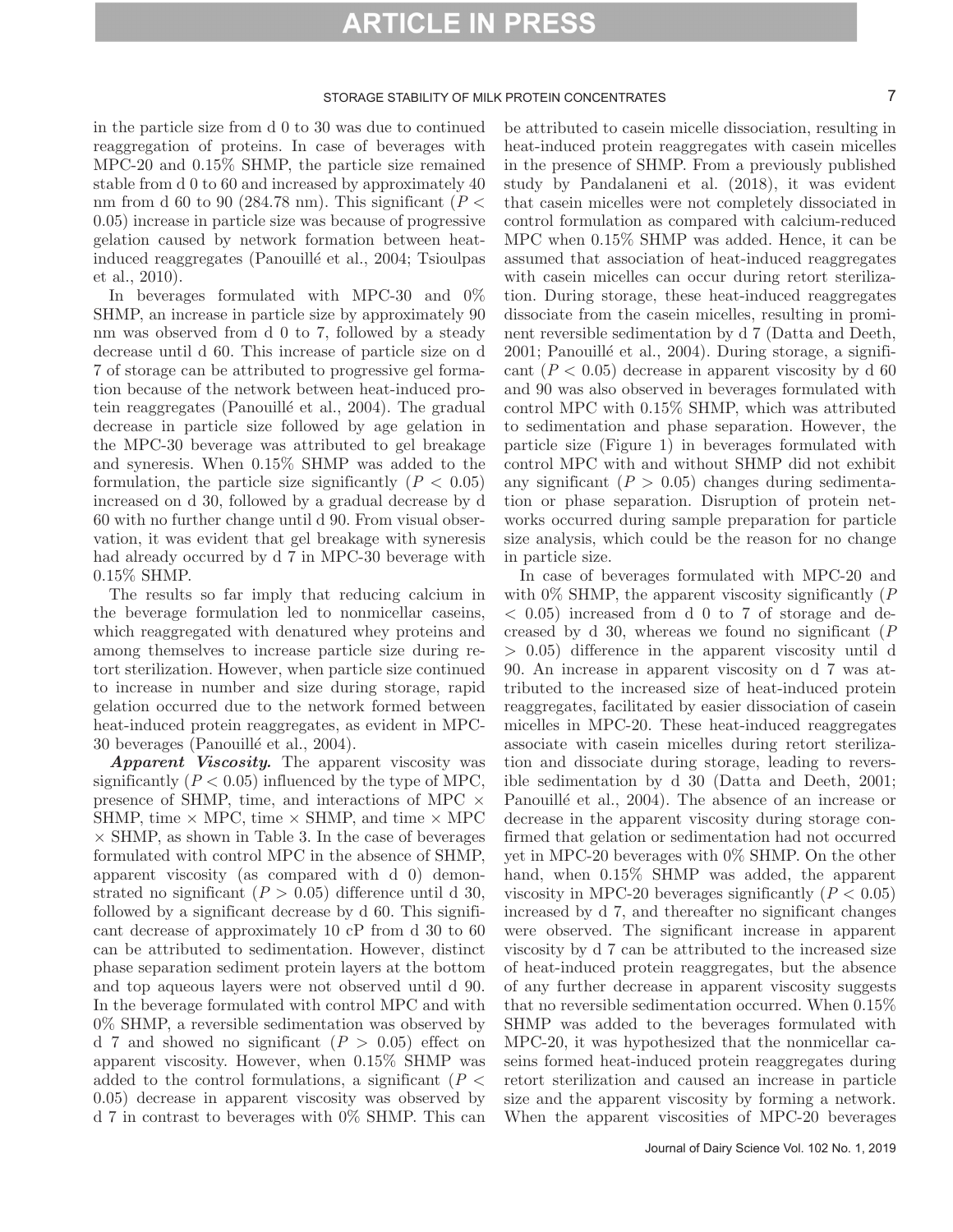# 8 PANDALANENI ET AL.

on d 7 at 2 levels of SHMP were compared, presence of 0.15% SHMP increased the apparent viscosity by approximately 6 times higher than the beverages with 0% SHMP, confirming rapid growth in the network between heat-induced protein reaggregates (Panouillé et al., 2004; Tsioulpas et al., 2010).

In case of beverages formulated with MPC-30 with and without SHMP, significantly  $(P < 0.05)$  higher apparent viscosities than control and MPC-20 were observed throughout the storage. A 30% reduction in calcium in MPC led to increased casein micelle dissociation, consequently forming heat-induced reaggregates between nonmicellar caseins and denatured whey proteins. Increased aggregate size and number enabled easier network formation, resulting in rapid gelation (Tsioulpas et al., 2010). Increased apparent viscosity from d 0 to 30 of MPC-30 beverages with 0% SHMP, followed by a decrease with no further changes, was attributed to age gelation, followed by gel breakage and syneresis. However, in beverages formulated with MPC-30 with 0.15% SHMP, the apparent viscosity rapidly decreased by approximately 80 cP from d 0 to 7. This rapid significant  $(P < 0.05)$  decrease can be attributed to gel breakage and syneresis by d 7, which was evident from the visual observation as well. Because the gel matrix was disrupted to obtain a homogeneous sample for particle size analysis, these changes were not exhibited in the particle size data (Figure 1). Beverages formulated with MPC-30 and 0.15% SHMP exhibited another significant  $(P < 0.05)$  rapid increase in apparent viscosity by d 60, which was assumed to be due to stronger gel formation by interlinking of protein reaggregates in the supernatant.

It is noteworthy that the apparent viscosities of beverages formulated with MPC-20 and with 0% SHMP were closer in range of apparent viscosities of control beverages. On the other hand, apparent viscosities of beverages formulated with MPC-20 with 0.15% SHMP were higher and closer to apparent viscosities of beverages formulated with MPC-30. Distinct differences in the apparent viscosity of beverages formulated with MPC-20, with and without SHMP, mark the importance of the amount of calcium to be chelated to obtain beverages with the preferred apparent viscosity. Though heat-induced reaggregates were formed in beverages formulated with MPC-20, the amount of calcium reduction was able to keep the reaggregates stable in the beverages. Results from our study demonstrate that the amount of calcium affects the rate at which gelation occurs. Gelation was distinct and occurred rapidly in beverages formulated with MPC-30 compared with MPC-20 beverages. Tsioulpas et al. (2010) also reported coagulation occurred with in-can sterilized skim milk

when 0.2% SHMP was added. Those authors explained that the coagulation was due to an increase in casein micelle size as the concentration of SHMP increased, supporting the observations made in the current study. The particle size and apparent viscosity results of our study were in agreement with Anema (2017), who also observed an increase in particle size due to aggregation of casein micelles before the onset of gelation in UHT milk samples.

Summarizing the observations from our study and previously published studies, it is evident that use of 20% calcium-reduced MPC in enteral high-protein dairy beverages improves retort stability and storage stability without the addition of chelating agents. Because of the different heat treatments employed, along with the various compositions of dairy beverages in the literature, the apparent viscosities and particle sizes cannot be compared directly to explain the exact phenomenon of sedimentation and age gelation during storage. To develop a high-protein dairy beverage with improved storage stability, further studies are required to understand the role of nonprotein components.

#### **CONCLUSIONS**

Throughout 90 d of storage, retort-sterilized beverages formulated using control MPC exhibited no gelation, but visual sedimentation by end of the 90-d storage was distinct. On the other hand, MPC-20 beverages without SHMP had consistently lower apparent viscosity throughout storage with no visual sedimentation or gelation; however, when 0.15% SHMP was added, apparent viscosities significantly increased. Larger particle size and higher apparent viscosities leading to rapid gelation were found in beverages with MPC-30 with and without SHMP. These results suggest that using 30% calcium-reduced MPC in beverage formulations could lead to rapid gelation, whereas formulating beverages with 20% calcium-reduced MPC improved storage stability with and without SHMP. This study presents an option to improve storage stability of enteral high-protein dairy beverages formulated with 20% calcium-reduced MPC and without chelating additives such as SHMP.

#### **ACKNOWLEDGMENTS**

This project is Kansas State Research and Extension contribution number 18-361-J. We acknowledge Idaho Milk Products, Jerome, Idaho, for their generous donation of MPC powders. Kansas State University neither endorses nor takes responsibility for any products, goods, or services offered by outside vendors.